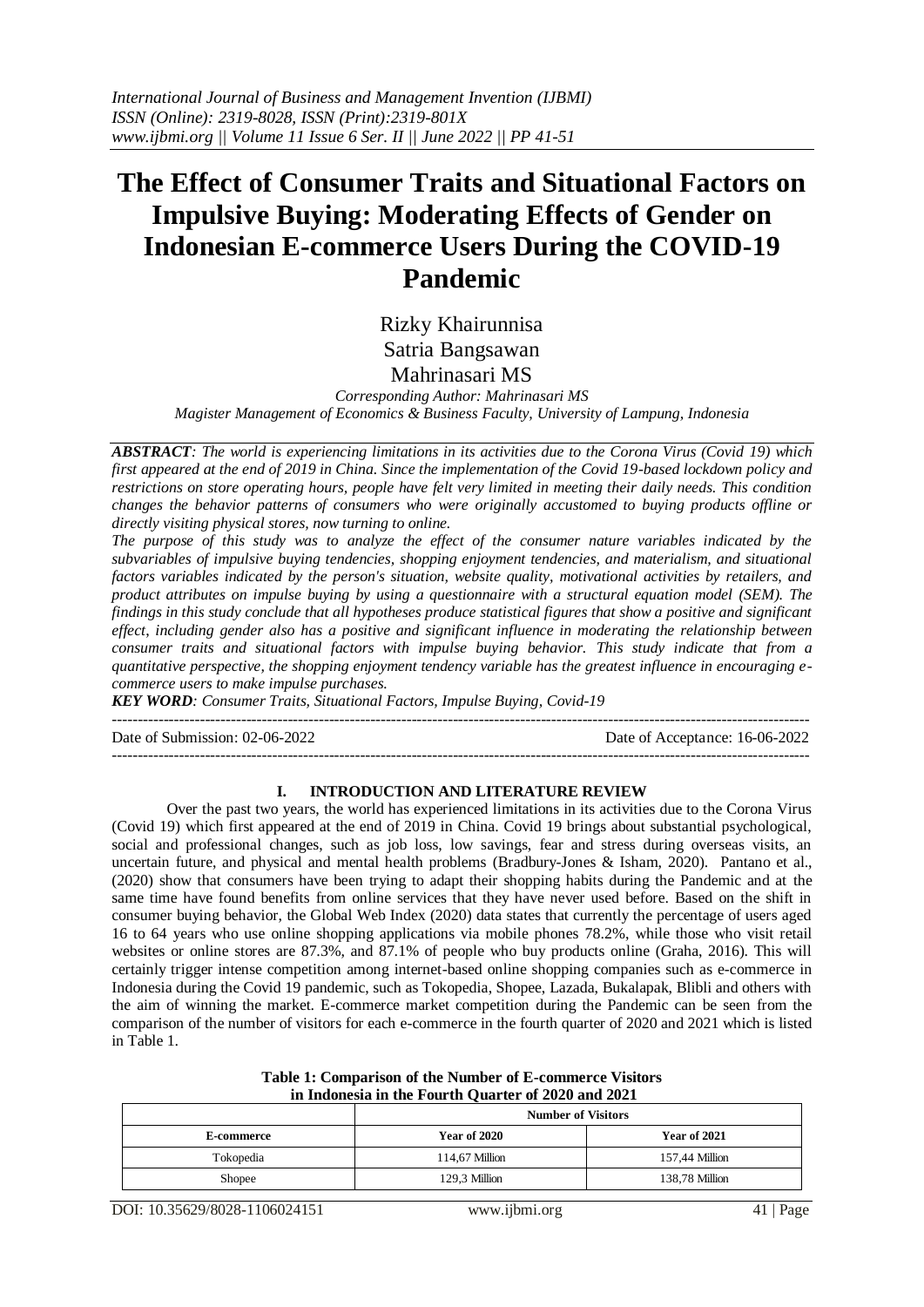| Lazada          | 36,26 Million | 28,17 Million |
|-----------------|---------------|---------------|
| Bukalapak       | 38,58 Million | 25,76 Million |
| Orami           | 6,19 Million  | 16,68 Million |
| Blibli          | 22,41 Million | 15,69 Million |
| Ralali          | 4,33 Million  | 5,92 Million  |
| <b>Bhinneka</b> | 4,44 Million  | 3.31 Million  |
| Average         | 44.52 Million | 48.97 Million |

*Source:iPrice, 2022*

| Tuble 2. Comparison of D Commerce Cocro by Genuer |            |              |         |  |  |  |  |
|---------------------------------------------------|------------|--------------|---------|--|--|--|--|
| E-commerce                                        | Men $(\%)$ | Women $(\%)$ | Average |  |  |  |  |
| Shopee                                            | 52%        | 77%          | 65%     |  |  |  |  |
| Tokopedia                                         | 22%        | 9%           | 16%     |  |  |  |  |
| Lazada                                            | 14%        | 10%          | 12%     |  |  |  |  |
| Bukalapak                                         | 9%         | 2%           | 6%      |  |  |  |  |
| Average                                           | 24%        | 25%          | 25%     |  |  |  |  |

#### **Table 2: Comparison of E-Commerce Users by Gender**

*Source: Snapchart Research, 2020*

This encourages researchers to use gender as a moderating (reinforcing) variable, because both age and gender/gender can include resources related to spending, making it more common among certain social or demographic groups (Iyer et al., 2020).

A review of the existing literature shows three types of stimulus factors that regulate consumer impulse buying, namely external, situational, and internal stimulus factors (Sen & Nayak, 2021). However, studies on the influence of various internal stimulus factors on impulse buying are rarely conducted. This is because, at first, it will be difficult for researchers to adopt a taxonomic approach to understand the phenomenon of impulse buying. In this context, this study will only identify specific internal stimulus factors such as consumer traits and situational factors that influence impulse buying, because they are considered to still need immediate attention. Therefore, this study explores the relevant literature and identifies three internal stimulus factors, which include impulse buying tendencies, shopping enjoyment tendencies, and materialism which is part of consumer traits, and four situational factors that include one's situation, website quality, activity motivation by retailers, as well as product attributes, are related to impulse buying and can be perceived as potential antecedents for impulse buying that consistently need to be investigated.

According to (Kotler, P. and Keller, 2012), consumer behavior is the study of how individuals, groups and organizations choose, buy, use and place goods, services, ideas or experiences to satisfy their wants and needs. The concept of the consumer behavior approach teaches that marketers tend to be more customeroriented and not just selling what the company produces.

According to (Beatty & Elizabeth Ferrell, 1998), impulse buying is a sudden and immediate purchase without any pre-purchase intention, either to buy a certain product category or to fulfill a certain buying task. The behavior occurs after experiencing the urge to buy and tends to be spontaneous and without much reflection or impulsivity.

Badgaiyan & Verma (2015) identified the influence of situational factors related to consumers (availability of money and time, family influence) and store-related factors (sales promotion, store environment, store employees, store atmosphere) on impulse purchases. Other studies have also proposed four dimensions of the consumer personality model, including impulsivity, risk taking, non-planning and liveliness (Millon, 1987). Therefore, this study uses four indicators in measuring consumer trait variables, including: impulse buying tendencies, shopping convenience tendencies, and materialism (Atulkar & Kesari, 2018).

The difference between men and woman in more impulsive shopping was not due to gender, but to overall purchase frequency, and they suggested that if men and women made the same number of purchases, the difference would disappear (Kollat, 1968). Furthermore, in the case of buying tissue and coffee at the supermarket, men were more likely to be impulsive buyers than women (Cobb & Hoyer, 1986). However, in most studies, the differences between men and women are based solely on quantitative results on the impulse buying scale or on the number of impulse purchases made in a given time period, and no investigations have been conducted into the structure or style of impulse buying.

# **1.2 Research Objectives**

The purpose of this study was to analyze the effect of the consumer nature variables indicated by the subvariables of impulsive buying tendencies, shopping enjoyment tendencies, and materialism, and situational factors variables indicated by the person's situation, website quality, motivational activities by retailers, and product attributes on impulse buying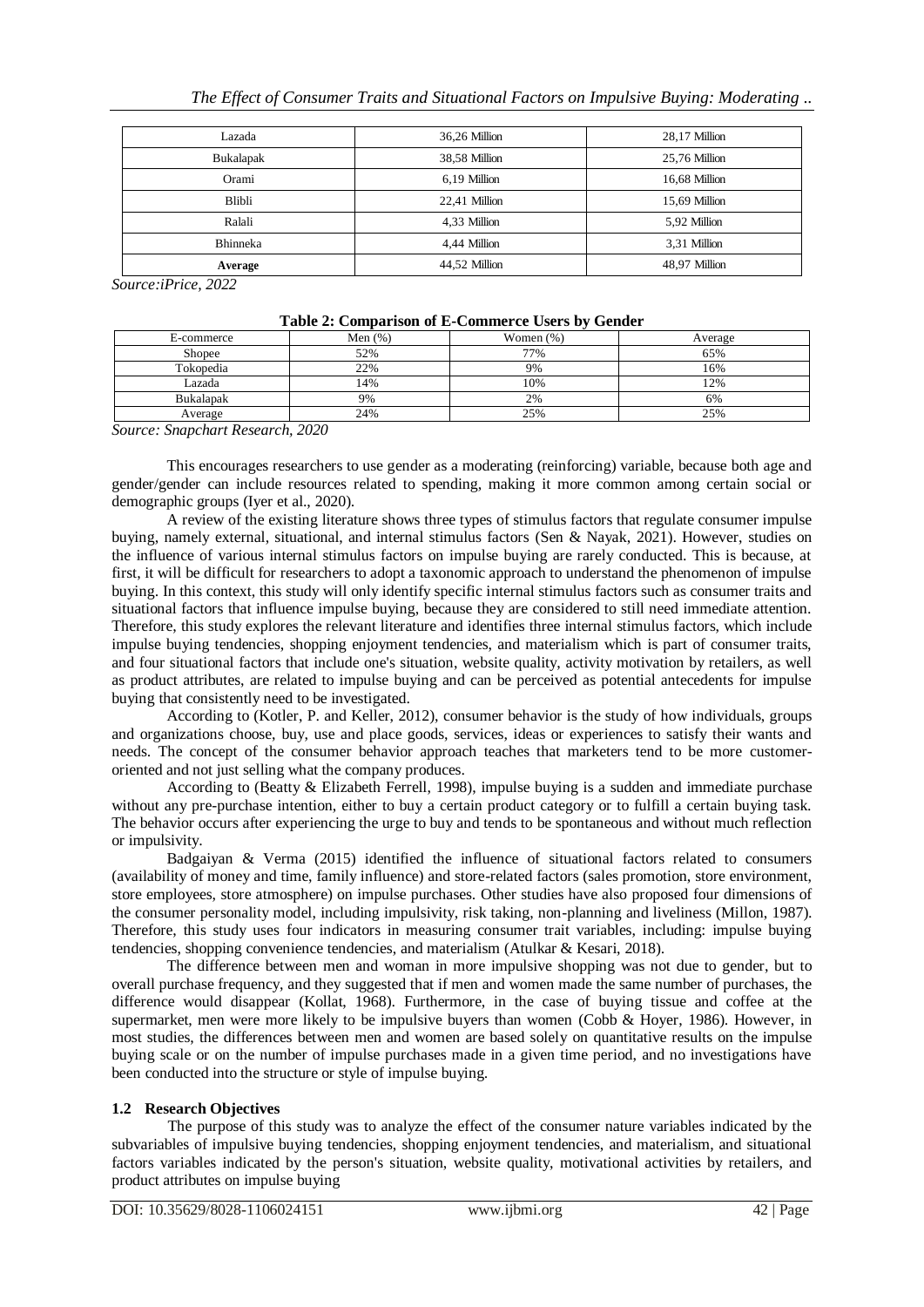## **1.3 Research Methodology and Data Analysis**

The type of research carried out in this study is causal research with quantitative techniques. Based on the implementation time, this type of research uses a cross-sectional implementation time, where this study collects data that is carried out in one research time period. The population in this study are the top five Ecommerce users in Indonesia, including; Tokopedia, Shopee, Bukalapak, Lazada, and Blibli during the COVID-19 pandemic. The data were analyzed using the AMOS method, which is a type of covariance-based technique for structural equation modeling (SEM) analysis. AMOS handles large sample sizes with a minimum sample of 200 to 800 and assumes a multivariate normal distribution, uses reflective indicators, and also allows for less model complexity. The sampling method used in this study is non-probability sampling using a purposive sampling technique, namely a sampling technique with certain considerations (Sugiyono, 2017). The variables in this study consisted of one independent variable, two dependent variables, which were further broken down into seven independent sub-variables and one moderating variable. The independent variable is the consumer traits variable containing three sub-variables in the form of impulsive buying tendencies, shopping enjoyment tendencies, materialism, and situational factors containing four sub-variables including person's situation, web quality, motivational activities by retailers, and product attributes. The moderating variable is gender (men and women), while the dependent variable is impulse buying.

The distribution of this questionnaire was carried out on January 24 to February 14, 2022, with a total of 722 questionnaires collected, but only 500 questionnaires could be sampled to match the number of sample taking proportions that had been previously determined and had met the criteria. Of the 500 answers to the questionnaire, the data will be edited and coded for each item to make it easier to tabulate the data.

The results of the questionnaire data collection regarding the general description of E-Commerce users in Indonesia during the COVID-19 pandemic, will be shown in Table 3.

| Demographic Variables | Category                                  | Frequency      | Percentage     |
|-----------------------|-------------------------------------------|----------------|----------------|
| Gender                | Male                                      | 184            | 46%            |
|                       | Female                                    | 216            | 54%            |
|                       | $14-19$                                   | 126            | 25.2           |
|                       | $20 - 30$                                 | 292            | 58.4           |
| Age                   | $31-40$                                   | 62             | 12.4           |
|                       | $41 - 50$                                 | 10             | $\overline{c}$ |
|                       | > 50                                      | $\overline{c}$ | 0.4            |
|                       | $<$ Rp 1.000.000,-                        | 24             | 4,8            |
| Income per month      | Rp 1.000.000 - Rp 5.000.000               | 54             | 10,8           |
|                       | Rp 5.000.000 - Rp 10.000.000              | 97             | 19,4           |
|                       | $>$ Rp 10.000.000                         | 188            | 37,6           |
|                       | $< 1$ year                                | 12             | 2.4            |
|                       | $1-5$ year                                | 84             | 16.8           |
| Internet experience   | $6-10$ year                               | 200            | 40             |
|                       | $> 10$ year                               | 204            | 40.8           |
|                       | Tokopedia                                 | 216            | 43.2           |
|                       | Shopee                                    | 183            | 36.6           |
| E-commerce options    | Bukalapak                                 | 41             | 8.2            |
|                       | Lazada                                    | 38             | 7.6            |
|                       | Blibli                                    | 22             | 4.4            |
|                       | 1 time                                    | 26             | 5.2            |
| Shopping frequency    | 2-4 time                                  | 123            | 24.6           |
|                       | 5-10 time                                 | 204            | 40.8           |
|                       | $>10$ time                                | 147            | 29.4           |
|                       | Having free time during the Pandemic      | 28             | 5.6            |
|                       | There is a promo                          | 263            | 52.6           |
|                       | Saving time                               | 45             | 9              |
|                       | Mood Effect                               | 41             | 8.2            |
| Reason                | Product quality                           | 25             | 5              |
|                       | Personality Factors (hedonic/consumptive) | 25             | $\overline{5}$ |
|                       | Attractive Website Display                | 3              | 0.6            |
|                       | Have more money                           | 32             | 6.4            |
|                       | Difficult to get certain items offline    | 38             | 7.6            |

**Table 3: Characteristics of respondents**

Table 3 show that characteristics of respondents based on gender in this study as many as 256 respondents (51.2%) were female, more dominant in online impulse purchases on e-commerce sites during the COVID-19 pandemic. Meanwhile, male respondents were 244 (48.8%). This shows that more women make impulse purchases during the Covid-19 pandemic. These results may indicate that women generally use feelings more in making purchases than men who use logic when shopping.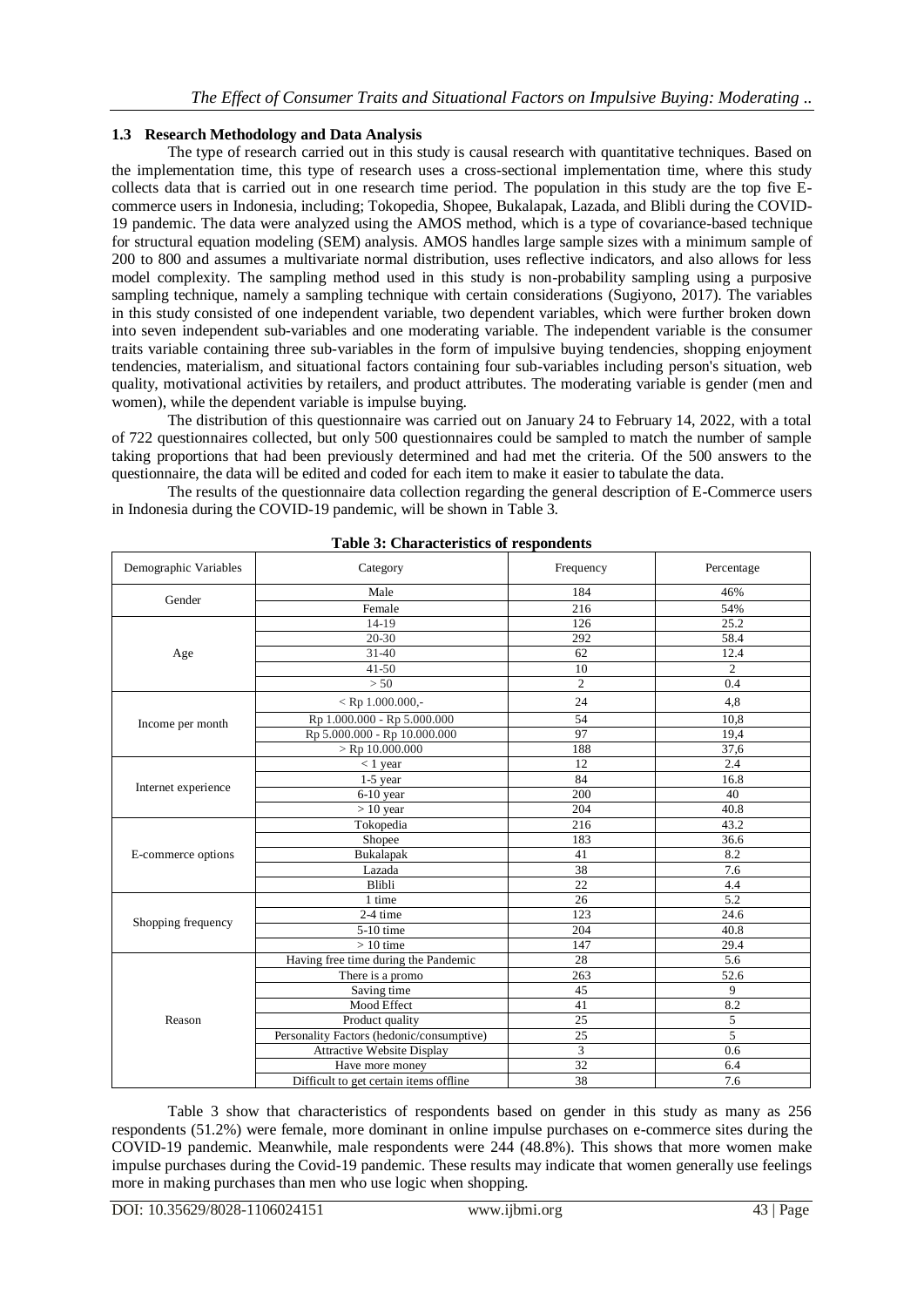Characteristics of respondents based on age showed that from a total of 500 E-commerce users based on age characteristics, it can be seen that respondents aged 20-30 years are more dominant in terms of online shopping without a plan (impulse buying) on certain E-commerce which amounted to 292 respondents (58 ,4%), then respondents with an age range of 14-19 years as many as 126 respondents (22.2%), then at the age of 31-40 years as many as 62 respondents (12.4%), in the fourth rank, namely with an age range of 40- 50 years old which was only filled by 10 respondents (2%), and lastly, only 2 people (0.4%) who met the criteria and were willing to fill out the questionnaire. This means that in the age segment, E-commerce is dominated by users with an age range of 20-30 years.

Characteristics of respondents based on income per month that the average monthly income of respondents in the study is divided into 137 respondents who do not have income. Then respondents who have an income range of Rp 5,000,000 - Rp 10,000,000 as many as 97 respondents (19.4%) . Respondents who have an income range of Rp 1,000,000 - Rp 5,000,000. Respondents who have an income range below Rp 1,000,000 are 24 respondents (4.8%). Finally, income above Rp 10,000,000 is owned by 188 respondents (37.6%). The ability to make a good income allocation will make a person get the maximum benefit from his current income and keep a person away from consumptive nature which is closely related to impulsive buying behavior.

Characteristics of respondents based on internet experience, the average respondent has internet experience for a period of more than 10 years with a percentage of 40.8 percent or as many as 204 people. Furthermore, the experience of surfing the internet for a period of 6 to 10 years was experienced by 200 respondents or by 40 percent, then the experience of using the internet between 1 and 5 years was experienced by 16.8 percent of the respondents or as many as 84 people. And the lowest percentage is at 2.4 percent experienced by respondents with internet experience under 1 year. This indicates that, nowadays the internet is a relevant and very common thing in all circles/segments of society, because anyone can access it easily.

The characteristics of the respondents based on the most frequently visited E-commerce and which succeeded in encouraging impulse buying behavior during the COVID-19 Pandemic, the proportion of the top five E-commerce users was based on the calculation of the number of visitors ranked in each E-commerce in the third quarter of 2021 divided by the total number of visitors. sample (500), so that a balanced result is obtained. Therefore, it was found that the majority of respondents chose E-commerce Tokopedia as the most frequently visited e-commerce and succeeded in triggering impulse buying behavior during the COVID-19 Pandemic, with a percentage of 43.2 percent, then in second place, Shopee can compete with Tokopedia with a percentage of 36.6 percent, Bukalapak with a percentage of 8.2 percent, Lazada with a percentage of 7.6 percent, and finally Blibli with a percentage of 4.4 percent.

Characteristics of respondents based on the reasons for choosing online shopping in E-commerce which is a driving factor in impulse buying behavior during the COVID-19 pandemic, most of the respondents, totaling 263 people (52.6%) tend to choose promos as a driving factor in impulsive online shopping through Ecommerce during a pandemic. Furthermore, in the second rank, which was chosen by many respondents, namely for reasons of saving time with a percentage of 9 percent or as many as 45 respondents. In the third place, 41 respondents or 8.2 percent of them considered the influence of mood to be one of the driving factors for impulsive behavior when shopping online. Fourth, the factor in the form of difficulty in obtaining certain goods offline became the choice of 38 respondents or if the percentage was 7.6 percent. After that, as many as 32 respondents (6.4%) chose the factor of having more money. A total of 28 respondents or 5.6 percent chose another driving factor in the form of having free time during the Pandemic. As many as 25 respondents chose the driving factor in the form of product quality, as well as the number of respondents who chose the Personality factor (hedonic/consumptive) with a percentage of 5 percent by 25 respondents. Finally, the lower results were shown by respondents who chose an attractive website display, which only amounted to 3 people or 0.6 percent. Seeing these conditions, it can be concluded that most respondents consider promos as a strong reason to choose online shopping impulsively in E-commerce during the Pandemic.

Next, in the data section, the measurement results of the model were carried out using sem with the help of the following AMOS 22 software. The measurement model of this study used validity and reliability, which could be assessed through factor loadings, average variance extracted (AVE) for for calculating discriminant validity, cross loading, fornell-larcker criterion for calculating convergent validity, and cronbach alpha, and composite reliability for calculating reliability. Semua hasil pengukuran model tersebut dapat dilihat pada Tabel 4, Tabel 5, Tabel 6, dan Tabel 7.

| Variabel                       | <b>Indikator</b> | <b>Loading Factor</b> | <b>AVE</b> |
|--------------------------------|------------------|-----------------------|------------|
|                                | IBT <sub>1</sub> | 0,956                 |            |
| <b>Impulse Buying Tendency</b> | IBT <sub>2</sub> | 0.958                 | 0,913      |
|                                | IBT3             | 0,949                 |            |

|  | <b>Table 4: Convergent Validity</b> |  |
|--|-------------------------------------|--|
|--|-------------------------------------|--|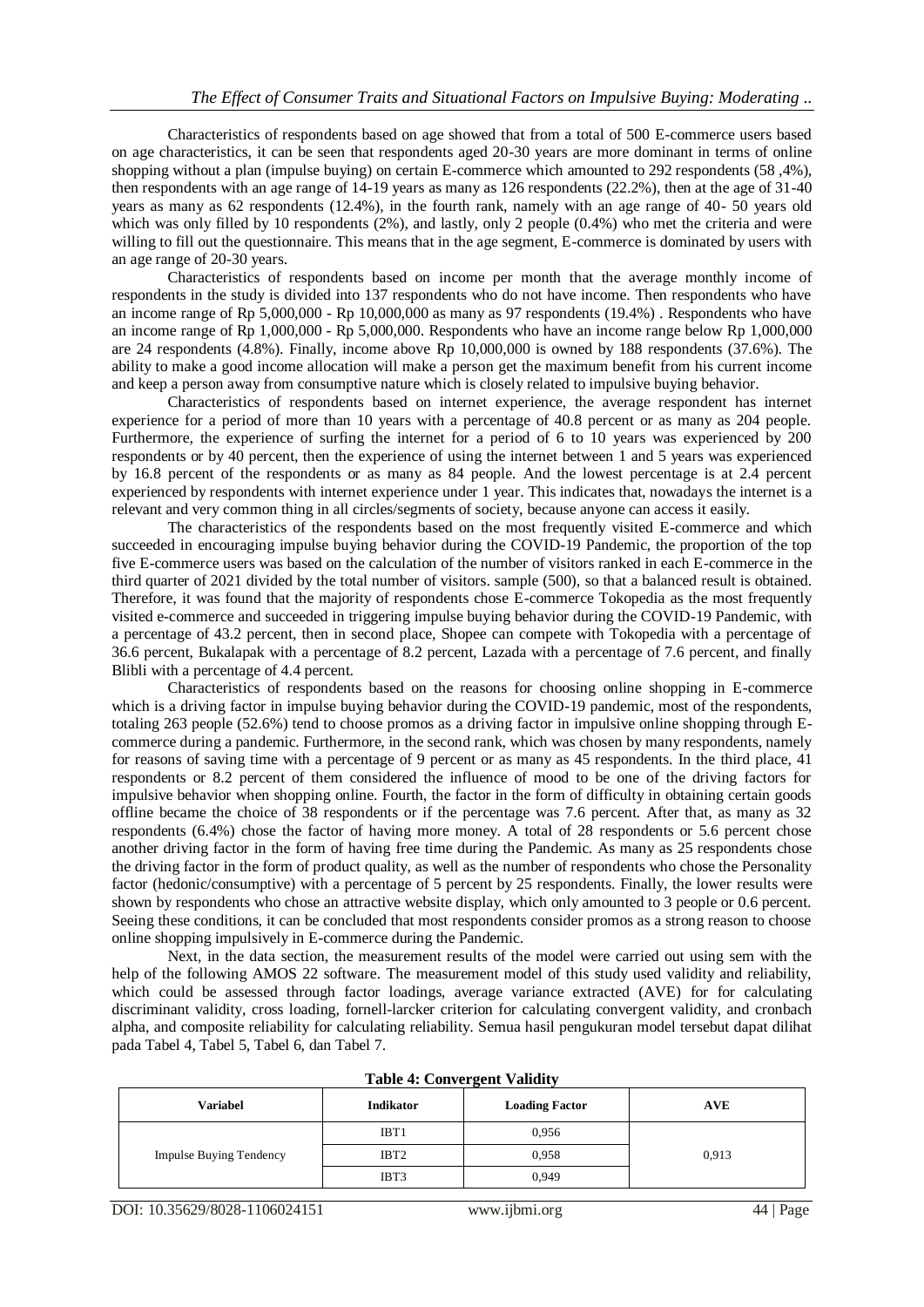|                                      | IBT4             | 0,950 |       |
|--------------------------------------|------------------|-------|-------|
|                                      | IBT5             | 0,965 |       |
|                                      | SET1             | 0,969 |       |
|                                      | SET <sub>2</sub> | 0,959 |       |
| Shopping Enjoyment Tendency          | SET3             | 0,939 | 0,918 |
|                                      | SET4             | 0,967 |       |
|                                      | M1               | 0,959 |       |
| Materialism                          | M2               | 0,959 |       |
|                                      | M3               | 0,95  | 0,921 |
|                                      | M <sub>4</sub>   | 0,971 |       |
|                                      | PS1              | 0,968 |       |
| Person's Situation                   | PS <sub>2</sub>  | 0,967 | 0,935 |
|                                      | PS3              | 0,965 |       |
|                                      | WQ1              | 0,968 |       |
|                                      | WQ <sub>2</sub>  | 0,957 |       |
| Website Quality                      | WQ3              | 0,955 | 0,923 |
|                                      | WQ4              | 0,964 |       |
|                                      | MAR1             | 0,964 |       |
| Motivational Activities by Retailers | MAR <sub>2</sub> | 0,965 | 0,932 |
|                                      | MAR3             | 0,967 |       |
|                                      | PA1              | 0,965 |       |
|                                      | PA <sub>2</sub>  | 0,94  |       |
| Product Attributte                   | PA3              | 0,96  | 0,916 |
|                                      | PA4              | 0,963 |       |
|                                      | IB1              | 0,963 |       |
| <b>Impulse Buying</b>                | IB <sub>2</sub>  | 0,959 | 0,927 |
|                                      | IB3              | 0,967 |       |
|                                      |                  |       |       |

The SEM model that meets convergent validity can be said to be valid, if the value of factor loadings > 0.7, communality > 0.5, and the AVE value > 0.5 (Abdillah & Jogiyanto, 2009). Based on Table 4.10, it can be seen that all indicators have a loading factor value  $> 0.7$ . This value indicates that these indicators can measure the latent variable. When viewed from the AVE size, it is known that all AVE values > 0.5, which means that the indicators in the form of IBT, SET, M, PS, WQ, MAR and IB are valid in measuring the latent variables so that they can be used for further testing. Further analysis will be carried out on the discriminant validity data will be carried out which contains the cross loading and fornell-larcker criterion, shown in Tables 5 and 6.

| <b>Table 5: Cross Loading</b> |                              |                                |                                                 |                                                                 |                                                    |                           |                  |                              |
|-------------------------------|------------------------------|--------------------------------|-------------------------------------------------|-----------------------------------------------------------------|----------------------------------------------------|---------------------------|------------------|------------------------------|
| <b>Item</b>                   | Product<br><b>Attributes</b> | <b>Impulse</b><br>Buying $(Y)$ | <b>Shopping</b><br>Enjoyment<br><b>Tendency</b> | <b>Motivational</b><br><b>Activities by</b><br><b>Retailers</b> | <b>Impulse</b><br><b>Buying</b><br><b>Tendency</b> | Website<br><b>Quality</b> | Mate-<br>rialism | Person's<br><b>Situation</b> |
| PA1                           | 0.972                        | 0.67                           | 0.56                                            | 0.554                                                           | 0.561                                              | 0.559                     | 0.555            | 0.562                        |
| PA <sub>2</sub>               | 0.959                        | 0.645                          | 0.54                                            | 0.538                                                           | 0.535                                              | 0.537                     | 0.546            | 0.544                        |
| PA3                           | 0.97                         | 0.665                          | 0.567                                           | 0.553                                                           | 0.568                                              | 0.572                     | 0.552            | 0.572                        |
| PA4                           | 0.971                        | 0.661                          | 0.554                                           | 0.547                                                           | 0.55                                               | 0.558                     | 0.561            | 0.575                        |
| IB1                           | 0.667                        | 0.976                          | 0.694                                           | 0.681                                                           | 0.68                                               | 0.681                     | 0.689            | 0.681                        |
| IB2                           | 0.66                         | 0.974                          | 0.692                                           | 0.677                                                           | 0.692                                              | 0.673                     | 0.689            | 0.675                        |
| IB <sub>3</sub>               | 0.669                        | 0.977                          | 0.697                                           | 0.685                                                           | 0.683                                              | 0.681                     | 0.691            | 0.684                        |
| SET1                          | 0.568                        | 0.71                           | 0.974                                           | 0.573                                                           | 0.572                                              | 0.586                     | 0.571            | 0.573                        |
| SET <sub>2</sub>              | 0.559                        | 0.685                          | 0.969                                           | 0.58                                                            | 0.558                                              | 0.558                     | 0.556            | 0.567                        |
| SET <sub>3</sub>              | 0.54                         | 0.667                          | 0.959                                           | 0.564                                                           | 0.545                                              | 0.541                     | 0.537            | 0.55                         |
| SET4                          | 0.555                        | 0.696                          | 0.973                                           | 0.571                                                           | 0.573                                              | 0.574                     | 0.568            | 0.57                         |
| MAR <sub>1</sub>              | 0.555                        | 0.681                          | 0.575                                           | 0.977                                                           | 0.591                                              | 0.565                     | 0.574            | 0.578                        |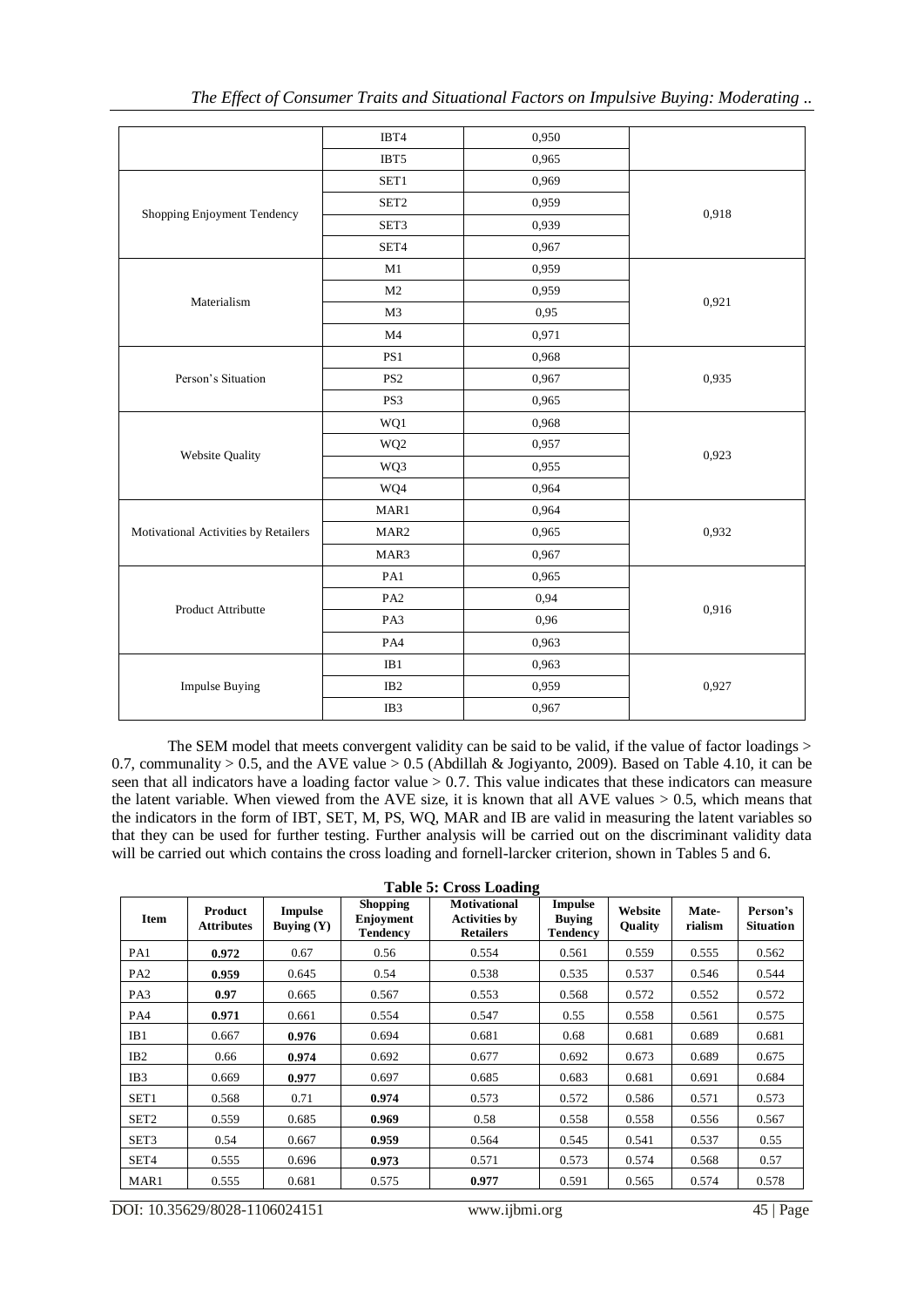| MAR <sub>2</sub> | 0.551 | 0.68  | 0.573 | 0.977 | 0.594 | 0.564 | 0.586 | 0.576 |
|------------------|-------|-------|-------|-------|-------|-------|-------|-------|
| MAR3             | 0.554 | 0.686 | 0.583 | 0.978 | 0.581 | 0.569 | 0.593 | 0.587 |
| IBT1             | 0.541 | 0.678 | 0.568 | 0.591 | 0.965 | 0.556 | 0.573 | 0.556 |
| IBT <sub>2</sub> | 0.551 | 0.683 | 0.56  | 0.568 | 0.967 | 0.564 | 0.562 | 0.572 |
| IBT3             | 0.565 | 0.674 | 0.552 | 0.591 | 0.96  | 0.554 | 0.569 | 0.583 |
| IBT4             | 0.537 | 0.669 | 0.55  | 0.579 | 0.961 | 0.554 | 0.558 | 0.579 |
| IBT <sub>5</sub> | 0.564 | 0.684 | 0.568 | 0.576 | 0.97  | 0.584 | 0.573 | 0.569 |
| WQ1              | 0.585 | 0.685 | 0.574 | 0.573 | 0.572 | 0.974 | 0.582 | 0.573 |
| WQ <sub>2</sub>  | 0.546 | 0.669 | 0.569 | 0.555 | 0.568 | 0.969 | 0.567 | 0.553 |
| WQ3              | 0.547 | 0.666 | 0.554 | 0.551 | 0.558 | 0.968 | 0.573 | 0.552 |
| WQ4              | 0.555 | 0.68  | 0.567 | 0.568 | 0.567 | 0.972 | 0.575 | 0.577 |
| M1               | 0.549 | 0.697 | 0.555 | 0.574 | 0.56  | 0.581 | 0.97  | 0.561 |
| M <sub>2</sub>   | 0.566 | 0.68  | 0.561 | 0.587 | 0.567 | 0.59  | 0.969 | 0.563 |
| M3               | 0.539 | 0.675 | 0.547 | 0.574 | 0.572 | 0.549 | 0.965 | 0.579 |
| M4               | 0.565 | 0.692 | 0.573 | 0.586 | 0.582 | 0.575 | 0.976 | 0.576 |
| PS <sub>1</sub>  | 0.59  | 0.682 | 0.57  | 0.571 | 0.58  | 0.573 | 0.575 | 0.978 |
| PS <sub>2</sub>  | 0.559 | 0.68  | 0.566 | 0.587 | 0.574 | 0.564 | 0.572 | 0.978 |
| PS <sub>3</sub>  | 0.559 | 0.683 | 0.575 | 0.584 | 0.584 | 0.566 | 0.576 | 0.977 |

*The Effect of Consumer Traits and Situational Factors on Impulsive Buying: Moderating ..*

Note: PA-Product Attributes, IB-Impulse Buying, SET-Shopping Enjoyment Tendency, MAR-Motivational Activities by Retailers, IBT-Impulse buying tendency, WQ-Website Quality, M-Materialism, PS-Person's Situation.

From the results of the estimated cross loading in Table 5, it can be concluded that the cross loadings value for each indicator of each latent variable is greater than the value of the other latent variables and has a value > 0.7. This means that each latent variable already has a good measure of discriminant validity, where some latent variables have a measure that is highly correlated with other constructs. It can also be seen that the cross loadings value generated through discriminant validity testing results in the largest cross loading value on one indicator of the variable compared to other variables. This indicates that all indicators that have been selected in this study are declared valid based on discriminant validity testing.

|            | Product<br><b>Attributes</b> | Impulse<br><b>Buying</b><br>Y) | <b>Shopping</b><br>Enjoyment<br><b>Tendency</b> | <b>Motivational</b><br><b>Activities by</b><br><b>Retailers</b> | <b>Impulse</b><br><b>Buying</b><br><b>Tendency</b> | Website<br><b>Quality</b> | Mate-<br>rialism | Person's<br><b>Situation</b> |
|------------|------------------------------|--------------------------------|-------------------------------------------------|-----------------------------------------------------------------|----------------------------------------------------|---------------------------|------------------|------------------------------|
| PA         | 0.968                        |                                |                                                 |                                                                 |                                                    |                           |                  |                              |
| IB(Y)      | 0.682                        | 0.976                          |                                                 |                                                                 |                                                    |                           |                  |                              |
| <b>SET</b> | 0.574                        | 0.712                          | 0.969                                           |                                                                 |                                                    |                           |                  |                              |
| <b>MAR</b> | 0.566                        | 0.698                          | 0.59                                            | 0.977                                                           |                                                    |                           |                  |                              |
| IBT        | 0.572                        | 0.702                          | 0.58                                            | 0.602                                                           | 0.965                                              |                           |                  |                              |
| QW         | 0.575                        | 0.695                          | 0.583                                           | 0.579                                                           | 0.583                                              | 0.971                     |                  |                              |
| М          | 0.572                        | 0.707                          | 0.576                                           | 0.598                                                           | 0.588                                              | 0.592                     | 0.97             |                              |
| PS         | 0.582                        | 0.697                          | 0.583                                           | 0.594                                                           | 0.593                                              | 0.581                     | 0.587            | 0.978                        |

**Tabel 6: Fornell-Larcker Criterion**

In table 4.12 Fornell's larcker criterion, it can be explained that the value of the product attributes (PA) variable is 0.968, the impulse buying variable is (IB) 0.976, the shopping enjoyment tendency (SET) variable is 0.969, the motivational activities by retailers (MAR) variable is 0.977, the impulse buying tendency (IBT) variable is 0.965, the website quality variable (WQ) is 0.971, the materialism variable is 0.970, and the person's situation variable is 0.978. So it can be concluded that the model is valid because it has met discriminant validity.

|  |  |  | <b>Tabel 7: Reliability Test Results</b> |
|--|--|--|------------------------------------------|
|--|--|--|------------------------------------------|

| <b>Variabel</b>                      | Cronbach Alpha | <b>Composite Reliability</b> | Keterangan |
|--------------------------------------|----------------|------------------------------|------------|
| <b>Impulse Buying Tendency</b>       | 0.981          | 0.981                        | Reliable   |
| Shopping Enjoyment Tendency          | 0.978          | 0.978                        | Reliable   |
| Materialism                          | 0.979          | 0.979                        | Reliable   |
| Person's Situation                   | 0.977          | 0.977                        | Reliable   |
| <b>Website Quality</b>               | 0.980          | 0,980                        | Reliable   |
| Motivational Activities by Retailers | 0.976          | 0.976                        | Reliable   |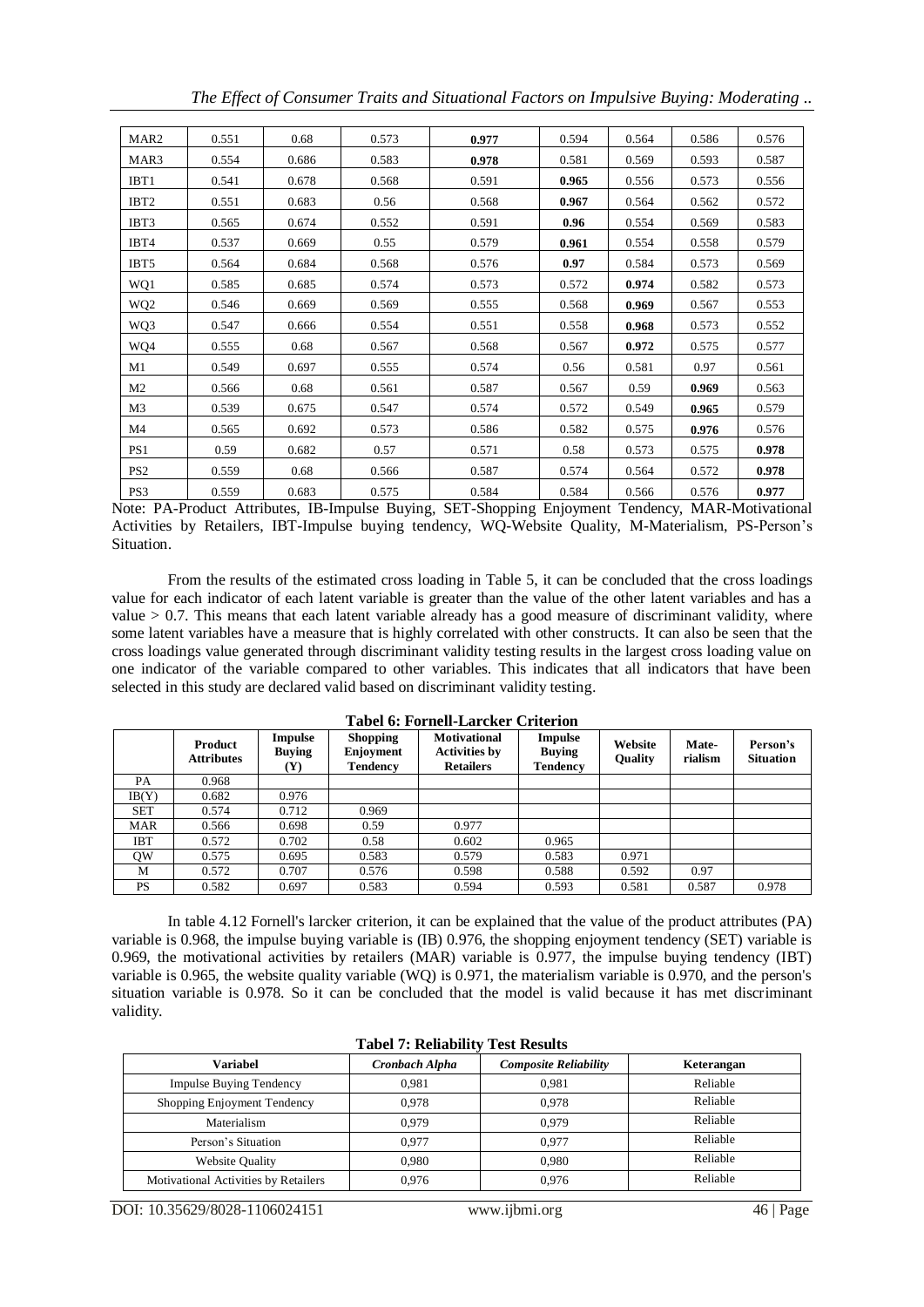| <b>Product Attributte</b> | 0.978 | 0.978                      | Reliable |
|---------------------------|-------|----------------------------|----------|
| <b>Impulse Buying</b>     | 0,975 | ሰ ሰማድ<br>u<br><u>v.zij</u> | Reliable |

Based on Table 7, all values of Cronbach's Alpha and composite reliability are appropriate and reach the predetermined standard where the standard is 0.7 so that the eight variables used in this study are reliable variables.

Then, the test of the measurement model (outer model) has been carried out previously using confirmatory factor analysis (CFA). Based on the confirmed model, the analysis process is carried out on the model with the full model image shown in Figure 1.

### **Figure 1: Structural Model Test Results**



The full test of the SEM model is carried out with two kinds of tests, namely the suitability of the model and the significance of causality. The full SEM model test is used to see the feasibility of the model or the suitability of the model. The conformity indices of the model used are no different from the indices in confirmatory factor analysis (CFA). Evaluation of the suitability of the structural equation model can be done by comparing the recommended fit indices as presented in Table 8.

| <b>GOF</b>      | <b>Acceptable Match Level</b>                                                                               | <b>Model Index</b> | <b>Explanation</b> |
|-----------------|-------------------------------------------------------------------------------------------------------------|--------------------|--------------------|
| Chi-square      | chi-square $\leq$ 2df (good fit), 2df < chi-square $\leq$ 3df (marginal fit), chi-square > 3df<br>(bad fit) |                    | <b>Bad Fit</b>     |
| <i>p</i> -value | $P \ge 0.05$ (good fit), p<0,05 (bad fit)                                                                   | 0.055              | Good Fit           |
| <b>GFI</b>      | $GFI \ge 0.9$ (good fit), $0.8 \leq GFI \leq 0.9$ (marginal fit)                                            | 0.925              | Good Fit           |
| <b>RMR</b>      | RMR $\leq$ 0.5 (good fit)                                                                                   | 0.012              | Good Fit           |
| <b>RMSEA</b>    | $0.05 \leq \text{RMSEA} \leq 0.08$ (good fit), $0.08 \leq \text{RMSEA} \leq 1$ (marginal fit)               | 0.071              | Good Fit           |
| TLI             | $TLI \ge 0.9$ (good fit), $0.8 \le TLI \le 0.9$ (marginal fit)                                              | 0.988              | Good Fit           |
| <b>NFI</b>      | $NFI \ge 0.9$ (good fit), $0.8 \leq NFI \leq 0.9$ (marginal fit)                                            | 0.975              | Good Fit           |
| <b>AGFI</b>     | AGF $\geq$ 0.9 (good fit), 0.8 $\leq$ AGFI $\leq$ 0.9 (marginal fit)                                        | 0.907              | Good Fit           |
| <b>RFI</b>      | $RFI \ge 0.9$ (good fit), $0.8 \ge RFI \le 0.9$ (marginal fit)                                              | 0.971              | Good Fit           |

|  |  | Table 8: Evaluation of the Goodness of Fit in the Structural Model |  |
|--|--|--------------------------------------------------------------------|--|
|  |  |                                                                    |  |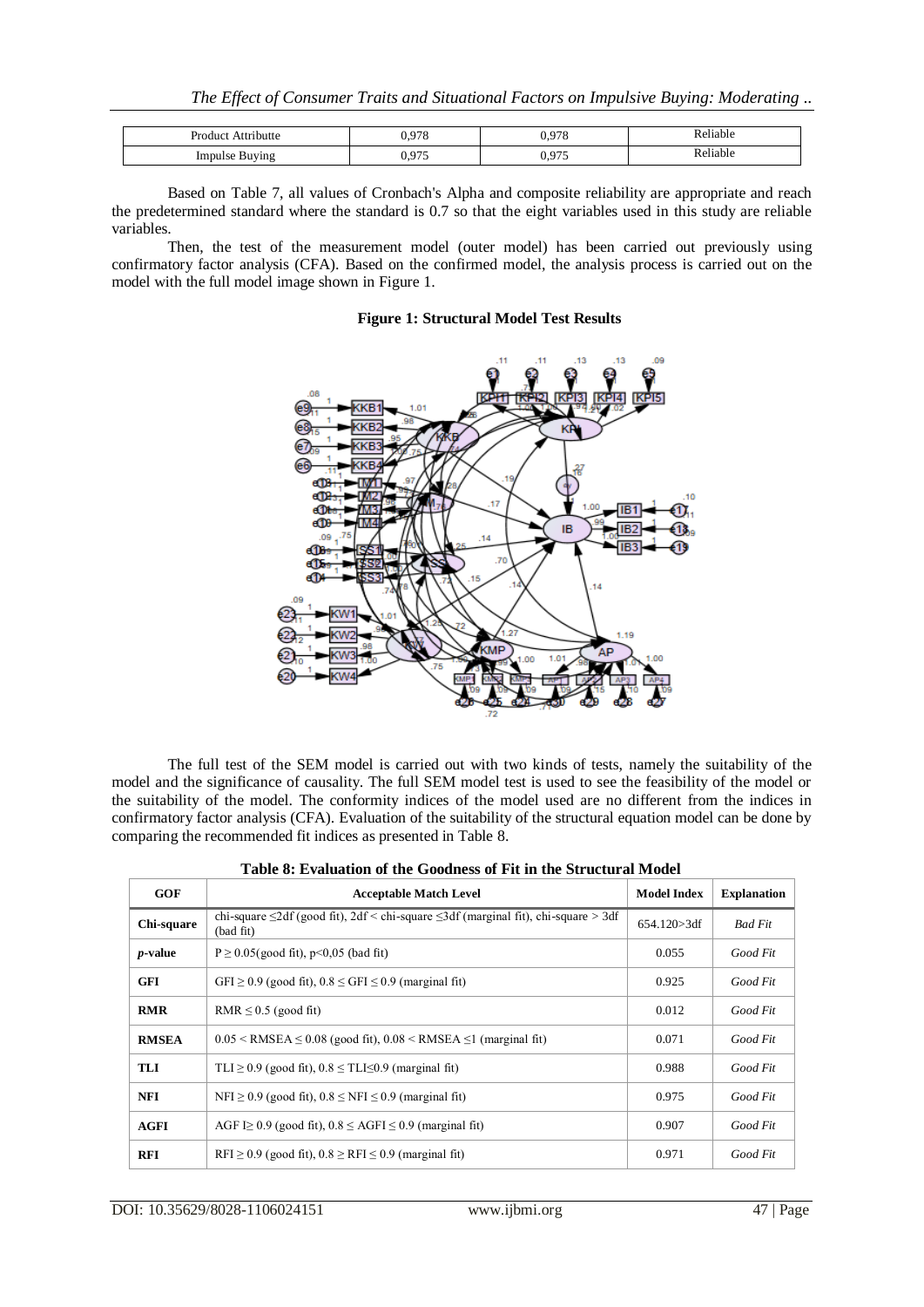|  | $\alpha$ $\mathbf{r}$<br>UF 1 | ≥ 0.9 (good fit), $0.8 \leq$ CFI $\leq$ 0.9 (marginal fit) | <b>J.989</b> | rooa |
|--|-------------------------------|------------------------------------------------------------|--------------|------|
|--|-------------------------------|------------------------------------------------------------|--------------|------|

Based on Table 8, it can be seen that the overall model shows a good level of conformity. There is one criterion that does not fit, namely chi-square. Thus, the results of the goodness of fit test on the standard model used in this study indicate that the observed data is in accordance with the theory or model.

On the other side, R-Square value of IB is 0.784, this shows that all independent/free variables simultaneously have an effect of 78.4% on impulse buying (dependent/bound variable). While the remaining 21.6% is influenced by other variables not tested in the study. On the other hand, the R-Square value is categorized as strong because it produces a value above 0.67, as stated by (Wynne w. Chin, 1998), that the R-Square value is categorized as strong if it is more than 0.67, moderate if it is more than 0.33 but lower than 0.67, and weak if it is more than 0.19 but lower than 0.33.

Finally, the data analysis in this study was demonstrated by testing hypotheses which could later be used as answers to the questions posed in this study (shown in Table 9).

| <b>Hypothesis</b> | $\frac{1}{2}$ . $\frac{1}{2}$ points to be extrapted by $\frac{1}{2}$<br><b>Construct</b>       | <b>Coefficient</b> | <b>T-Statistics</b> | <b>T-Table</b> | <b>Result</b> |
|-------------------|-------------------------------------------------------------------------------------------------|--------------------|---------------------|----------------|---------------|
| H1                | Impulse buying tendency has a positive and significant<br>impact on impulse buying              | .156               | 4.643               | 1,96           | Supported     |
| H2                | Shopping enjoyment tendency has a positive and significant<br>impact on impulse buying          | .196               | 5.876               | 1,96           | Supported     |
| H3                | Materialism has a positive and significant impact on impulse<br>buying                          |                    | 5.100               | 1,96           | Supported     |
| H4                | Person's situation has a positive and significant impact on<br>impulse buying                   | .144               | 4.273               | 1,96           | Supported     |
| H5                | Website Quality has a positive and significant impact on<br>impulse buying                      | .148               | 4.426               | 1,96           | Supported     |
| H6                | Motivational activities by retailers has a positive and<br>significant impact on impulse buying | .143               | 4.197               | 1,96           | Supported     |
| H7                | Product Attributes has a positive and significant impact on<br>impulse buying                   | .156               | 4.193               | 1,96           | Supported     |

**Tabel 9: Hypothesis Testing on Direct Effect**

Table 9 shows the results of hypothesis testing by bringing up the path coefficient values and t statistics. It can also be seen that the t-statistical value of the seven variables has a value greater than the existing t-table value of 1.96, according to a significance of 5%. So it can be said that the seven hypotheses (H1, H2, H3, H4, H5, H6 and H7) in this study are supported, or in other words, have a positive and significant influence on impulse buying on their direct effect. Another discussion regarding the indirect effect on the moderating variable shows that the seven hypotheses are supported, both on the test results for both men and women. the resulting t-statistics value exceeds the t-table number that has been set at 1.96.

**Tabel 10 Hypothesis Testing on Indirect Effect (Moderating impacts)**

|                   |                                                                                                                                           | Men  |                                                          | Woman |       |         |               |
|-------------------|-------------------------------------------------------------------------------------------------------------------------------------------|------|----------------------------------------------------------|-------|-------|---------|---------------|
| <b>Hypothesis</b> | <b>Constructs</b>                                                                                                                         |      | <b>Coefficient T-Statistics Coefficient T-Statistics</b> |       |       | T-Table | <b>Result</b> |
| H8                | Gender has a positive and significant impact in<br>moderates the relationship between Impulse<br>buying tendency and impulse buying       | .149 | 3.032                                                    | .164  | 3.600 | 1,96    | Supported     |
| H9                | Gender has a positive and significant impact in<br>moderates the relationship between shopping<br>enjoyment tendency and impulse buying   | .198 | 4.034                                                    | .186  | 4.147 | 1,96    | Supported     |
| H <sub>10</sub>   | Gender has a positive and significant impact in<br>moderates the relationship between materialism<br>and impulse buying                   | .146 | 3.143                                                    | .201  | 4.123 | 1,96    | Supported     |
| H11               | Gender has a positive and significant impact in<br>moderates the relationship between person's<br>situation and impulse buying            | .148 | 2.885                                                    | .137  | 3.088 | 1,96    | Supported     |
| H <sub>12</sub>   | Gender has a positive and significant impact in<br>moderates the relationship between website<br>quality and impulse buying               | .157 | 3.053                                                    | .136  | 3.136 | 1,96    | Supported     |
| H13               | Gender has a positive and significant impact in<br>moderates the relationship between<br>motivational activities by retailers and impulse | .155 | 2.955                                                    | .132  | 3.013 | 1,96    | Supported     |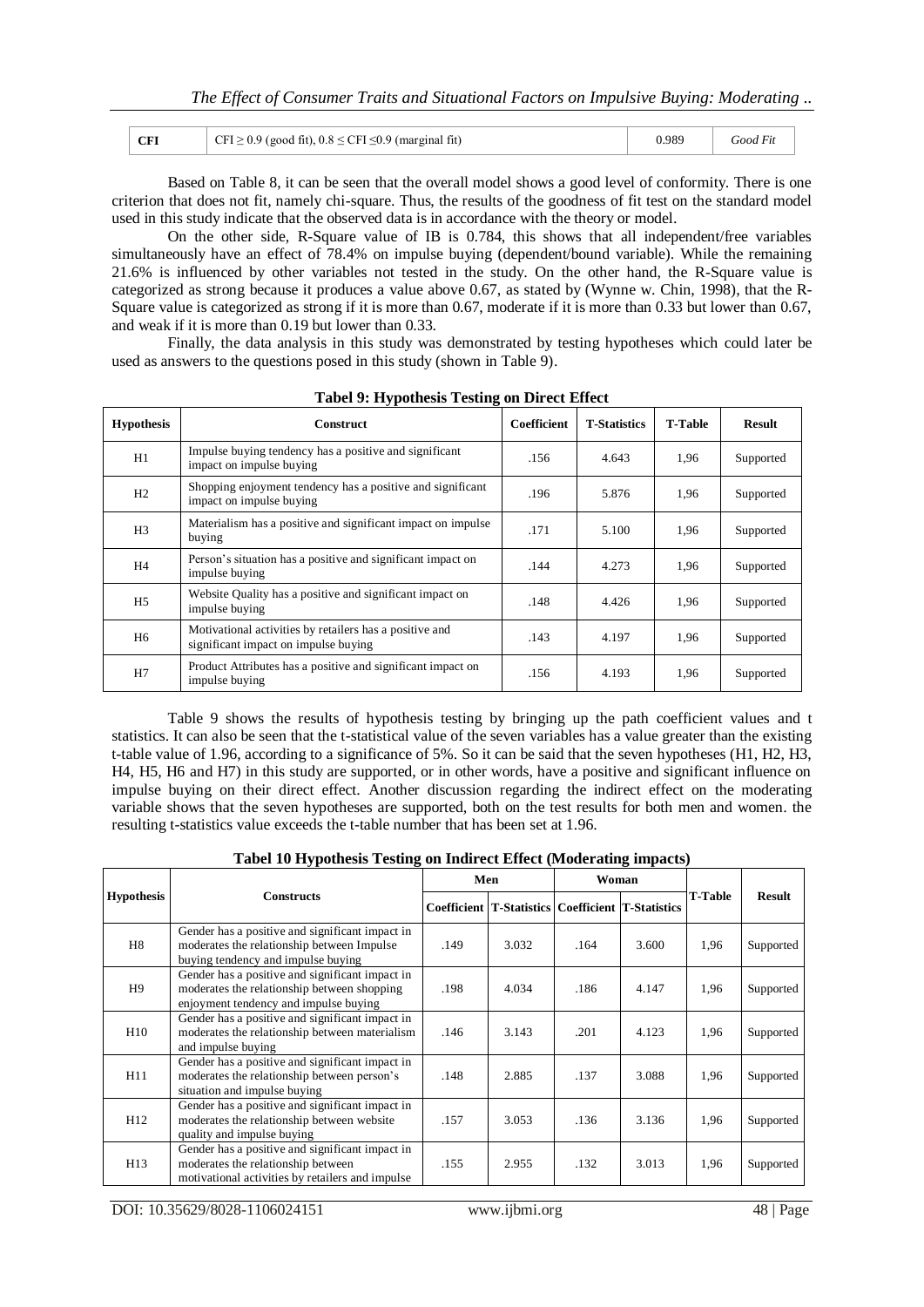|     | buying                                                                                                                         |      |       |      |       |      |           |
|-----|--------------------------------------------------------------------------------------------------------------------------------|------|-------|------|-------|------|-----------|
| H14 | Gender has a positive and significant impact in<br>moderates the relationship between product<br>attributes and impulse buving | .121 | 2.612 | .152 | 3.301 | 1.96 | Supported |

## **1.4 Findings and Interpretation**

The results of this study are not much different from the research conducted by (Atulkar & Kesari, 2018). This study shows that consumer traits and situational factors such as impulse buying tendency, shopping enjoyment tendency, materialism, person's situation, motivational activities by retailers, and product attributes have a positive and significant effect on impulse buying. In addition, in an indirect relationship, gender also has a positive and significant influence in moderating the relationship between consumer traits and situational factors with impulse buying behavior.

The findings of this study indicate that from a quantitative perspective, the shopping enjoyment tendency variable has the greatest influence in encouraging e-commerce users to make impulse purchases. In this case, when the pandemic was hitting Indonesia, most of the community's activities were hampered due to restrictions on activities outside the home and visiting public places that could potentially spread the Covid-19 virus, making e-commerce online shopping sites chosen by the public as a medium for communicating. reduce boredom, improve mood, and feel pleasure in shopping. Engel et al., (2005) found that shopping can be used as a positive distraction, escape, pleasure, a medium to increase one's self-esteem, active activities, and social connections. In other words, the better the shopping enjoyment tendency felt by consumers, the higher the impulse buying behavior of consumers when shopping in e-commerce during the pandemic. It can be seen that, another reason that is considered a driving factor for a consumer who manages to feel the convenience of shopping online, namely when they can find the products they need and like during the pandemic is in the ecommerce of their choice and another reason is because of the existence of payment services through wallets. digital, COD systems, m-banking transfers and so on that have been provided by e-commerce to make it easier for users. This is in line with research conducted by (Atulkar & Kesari, 2018), (Putra & Adam, 2020), (Kharisma & Ardani, 2018), but is not supported by research conducted by (Febrilia & Warokka, 2021).

Materialism is the second most important variable influencing e-commerce users to make impulse purchases during the pandemic. This value shows that materialism does not always have a negative impact, because it is the most critical factor that can influence e-commerce users to make impulse buying. That means that the higher the materialistic nature of a person, the higher the impulse buying behavior. The nature of materialism is defined as a trait that attaches importance to the ownership of an item, where ownership is felt to indicate its status and will make him feel happy. In this case, most of the e-commerce users in Indonesia during the pandemic have a natural materialism, which makes it difficult for them to control themselves from buying something they want and attract their attention, with the excuse of fulfilling their lifestyle. In addition, consumers who have materialism long before the pandemic, will have more potential to make impulse buying because they assume that during the pandemic only online shopping is considered to be able to create hedonic needs, even though it has an impact on reducing income or pocket money significantly. fun can motivate them to buy more of the things they like. This is also confirmed by (Richins & Dawson, 1992; Schiffman et al., 2014), where the nature of materialism assumes that an item acts as a determinant of success, the number of items determines success, ownership of an item will impress others, the use of money for items that are not needed, the role of goods in showing self-identity, the existence of an item that is felt to be able to create its own satisfaction, buying goods makes you happier, requires a lot of things to make you happy, and feels restless if you don't have all the things you want. When consumers have these traits, in the end the desire to have a product is getting bigger, so that consumers will be more impulsive to buy it. A thorough understanding of consumer behavior, which sometimes includes the nature of materialism, is used by marketers in marketing their products and increasing their sales volume. These results are in accordance with research conducted by (Atulkar & Kesari, 2018), (Sen & Nayak, 2021), and (Podoshen & Andrzejewski, 2012), and (Pradhan et al., 2018).

Third, impulse buying tendency has a positive and significant influence on impulse buying, which indicates that the majority of respondents in this study have a high tendency to make impulse purchases in ecommerce, both Shopee, Tokopedia, Blibli, Bukalapak, and Lazada during the pandemic. Someone with a high level of impulse buying tendency will mostly do in-store browsing more often than those who have a low level of impulse buying tendency. This is because most of their purchases are not planned in advance, so they have to look for the product or brand they want when shopping in the store. In addition, this tendency can make a person lack self-control and can encourage consumptive nature, because they have strong feelings and are happy if they can buy a product or service they want in e-commerce. This impulsive buying tendency is considered a general trait of consumers, which may be more suitable for certain product categories in the market (Altukar & Kesari, 2018). These results are in line with research conducted by (Atulkar & Kesari, 2018), (Mohan et al., 2013), (Febrilia & Warokka, 2021), (Newman & Patel, 2004), and (Dawson & Kim, 2009).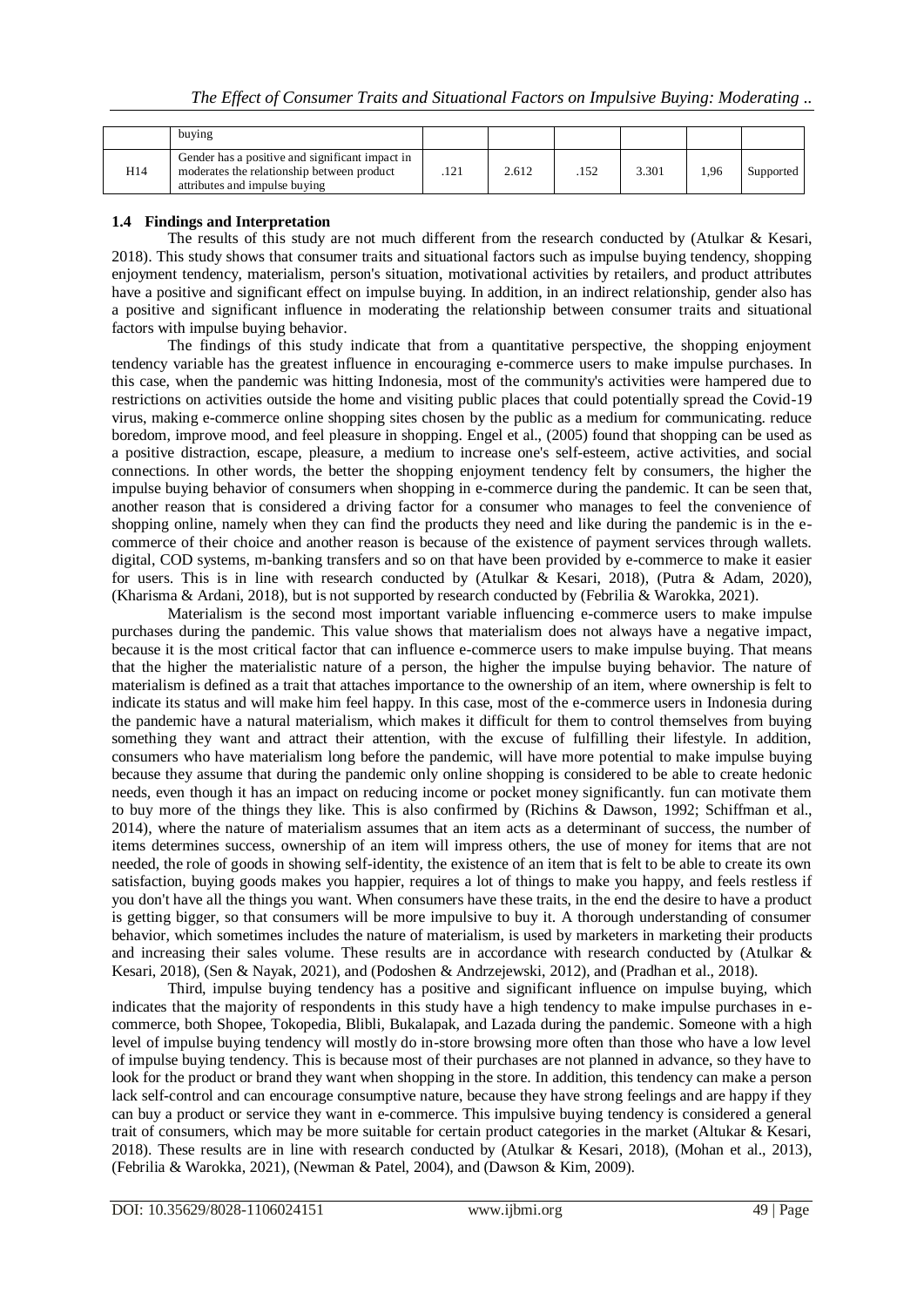Fourth, positive and significant influence between website quality and impulse buying gives the meaning that the quality of an e-commerce website, has a significant influence in influencing users to make impulse purchases. The better the quality of an e-commerce in displaying its performance, the more users are interested in shopping on the site. It is known that this study observes the behavior of some groups of people in Indonesia who use e-commerce to make impulse purchases online, which makes e-commerce a trend and necessity during the Covid-19 pandemic. The better the quality of the web, the higher the probability of impulse buying (Jones & Leonard, 2008). These results are in line with the research conducted by (Febrilia & Warokka, 2021), (Hayu et al., 2020), (Akram et al., 2018), and (Hoa, 2021), but are not supported by the research conducted by (Wells et al., 2011), (Turkyilmaz et al., 2015) and (Wiranata & Hananto, 2020).

Fifth, there is a positive and significant influence between the person's situation and impulse buying, this indicates that a consumer has different situations, perhaps in feelings/moods, time, money, place, and other factors to be able to access online shopping applications during a pandemic in the hope of being stimulated to make impulse purchases. A person's situation related to money, time, family, credit card use, in-store situations such as sales promotions, store environment, friendly store employees and in-store music can influence impulse buying. Everything related to a person's situation when making a purchase, for example the time spent shopping also has an effect on impulsive buying behavior. the longer the consumer stays in the store, the greater the chance of making an impulse purchase. These results are in line with research conducted by (Luo, 2005), (Khan et al., 2015), (Husnain et al., 2019), and (Foroughi et al., 2012).

Sixth, there is a positive and significant influence between motivational activities by retailers and impulse buying, indicates that the seller's friendly behavior and their support in the buying process can reduce consumers' negative emotions and encourage them to make impulse purchases. Motivational activities, such as events, offers for regular consumers, promotional schemes, and support from sales staff, increase consumers' confidence in their spending (Richins & Richins, 2016). The reasons consumers choose to shop online are because of attractive promos during PSBB, cheaper prices, more free time to access online shops in ecommerce, to avoiding virus contact, so these reasons can potentially trigger impulse buying behavior. Sellers who are active in making sales strategies tend to be in high demand by consumers compared to passive ones. In addition, the fluctuating spread of the corona virus has the potential to encourage them to shop more than once, so they really need convenience and attractive offers from e-commerce parties and store sellers in order to get additional benefits from promotional offers. These results are in line with research conducted by (Miao et al., 2020), (Febrilia & Warokka, 2021), and (Atulkar & Kesari, 2018).

Seventh, there is a positive and significant influence between product attributes and impulse buying, indicates that product attributes, such as product price, product features, and product quality, are the main driving factors in impulse buying, which retailers can use when offering products to consumers (Nsairi, 2012). As e-commerce users, Indonesians like products with cheap/economical/affordable prices which encourage them to buy in larger quantities. An e-commerce user when encountering a product with a low price and good quality, is more easily stimulated to buy it spontaneously, compared to those who encounter a product with a high price and low quality, in addition to a store that can list the completeness of the product properly. through store ratings that have been reviewed by other consumers, clear product descriptions, complete image catalogs, and so on, will encourage someone who initially only visited to make a spontaneous and sudden purchase. The appearance of an attractive product with its characteristics always attracts attention and creates a desire to buy the product offered (Kacen et al., 2012). This is also done to build consumer trust and avoid feeling disappointed with the product to be purchased that does not meet expectations. These results are in line with research conducted by (Atulkar & Kesari, 2018) and (Park et al., 2012).

Furthermore, this study shows that gender has a positive and significant effect in moderating the relationship between consumer traits (impulsive buying tendencies, shopping enjoyment tendencies, materialism), situational factors (person's situation, website quality, motivational activity, and product attributes) and impulse buying. This shows that men and women e-commerce users during the pandemic have significant differences in impulse buying. This difference is not only seen from the quantitative but also qualitative results, which means that both men and women have differences not only in terms of the frequency of impulse buying or the level of impulse buying tendency, but also in terms of shopping behavior style.

In this study, it appears that women are more likely to make impulse purchases, because before the restrictions imposed during the pandemic, women tend to have a preference for shopping, so when they feel bored because of these restrictions, e-commerce is one of the media chosen to visit/ accessed. in reducing boredom. it is different with mn, they tend to be able to refrain from accessing/visiting e-commerce which has the potential to encourage them to make impulse purchases. But in general, e-commerce can easily influence users to buy impulsively, because during the pandemic, consumers are connected to the internet almost every day. In a study conducted by Verplanken & Herabadi (2001) they investigated the assumption that impulse buying tendencies are rooted in personality, and thus may be a variable of individual differences. If this is the case, then impulse buying propensity is most likely correlated with individual personality-related differences.